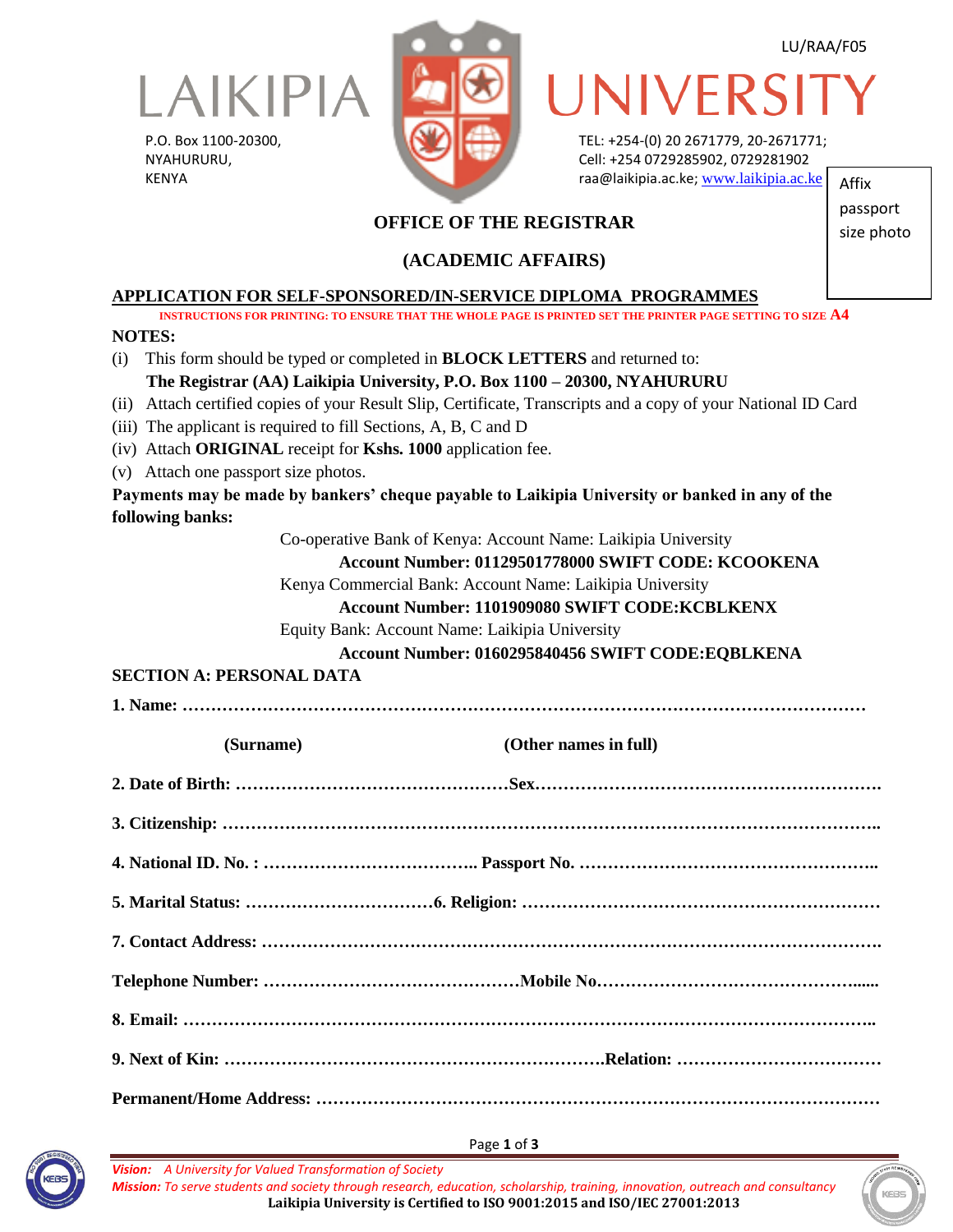### **Telephone No: ……………………………………………………………………………………………………..**

#### **SECTION B: ACADEMIC HISTORY**

10. (a) Secondary School(s) attended and Qualifications obtained.

| <b>School</b> | From | <b>To</b> | <b>Qualifications Obtained</b> |
|---------------|------|-----------|--------------------------------|
|               |      |           |                                |
|               |      |           |                                |
|               |      |           |                                |
|               |      |           |                                |
|               |      |           |                                |
|               |      |           |                                |
|               |      |           |                                |

(b) Other relevant Qualifications.

| <b>Institution attended</b> | From | To | <b>Certificate Awarded</b> |
|-----------------------------|------|----|----------------------------|
|                             |      |    |                            |
|                             |      |    |                            |
|                             |      |    |                            |
|                             |      |    |                            |
|                             |      |    |                            |
|                             |      |    |                            |

(c) State any relevant academic/professional qualifications or experience.

**……………………………………………………………………………………………………………………….**

**……………………………………………………………………………………………………………………….**

#### **SECTION C: CHOICE OF PROGRAMMES**

Page **2** of **3** *Vision: A University for Valued Transformation of Society Mission: To serve students and society through research, education, scholarship, training, innovation, outreach and consultancy* **Laikipia University is Certified to ISO 9001:2015 and ISO/IEC 27001:2013** 11. (a) State the degree course(s) for which you wish to be considered for admission in order of preference. **First …………………………………………………………………....................................................................... Second ………………………………………………………………………………………………………………** (b) Indicate mode of study (tick one below) Full time Evenings & Weekends **(c)** Indicate the intake (tick one below) January April May August September December (d) Indicate which campus you intend to pursue your studies (Main, Nakuru) **……………………………………………………………………………………………………………………….**